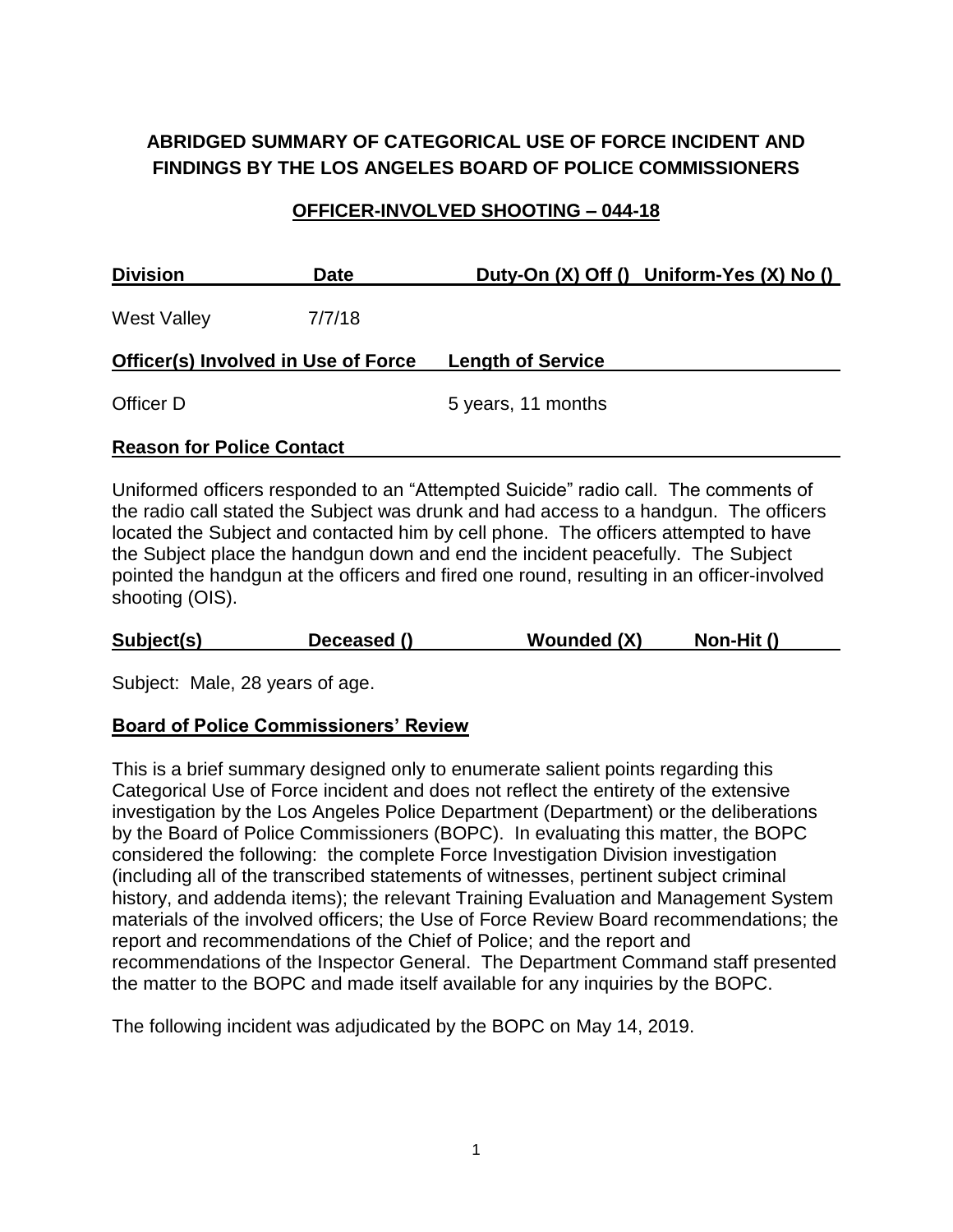#### **Incident Summary**

Witness A called the Los Angeles Police Department (LAPD) Communications Division (CD). Witness A advised CD that she needed someone to respond to her residence because a family member (the Subject) had a gun and was drunk. Witness A further stated, "He is crying and upset, saying he wants to die and all this stuff." Witness A provided a description of the family member and her address.

As Witness A was on the phone with CD, the Subject was captured on security cameras from a nearby apartment complex, walking in an alley. The Subject can be seen in video footage with a handgun in his left hand and walking with a staggered gait, then sitting down on the side of the alley, against the cinderblock wall of a residence. The Subject remained seated at the same location until the OIS.

There were two cameras mounted over the apartment garage and facing opposite directions, which captured the incident.

Uniformed Police Officers A and B were assigned the emergency "Attempted Suicide" radio call (Code Three). As the officers were enroute to the radio call, they discussed the comments, description of the suicidal man, and designated contact (Officer A) and cover (Officer B) roles. Officers A and B had worked together off and on for three years. They had discussed tactics, use of lethal and less-lethal force options, as well as debriefing after various radio calls throughout their partnership.

Uniformed Police Officers C, D, E, and F responded as back-up units.Officers C and D had worked together off and on for four to six to months. They had discussed tactics, contact, cover, and use of lethal and less-lethal force options throughout their partnership. Officers E and F had worked together three to four days. On the days that they worked together, they discussed tactics, contact, cover, lethal and less-lethal force options.

Upon arrival, Officer A spoke with Witness A and Witness B on the sidewalk in front of their residence. The witnesses both advised officers that the Subject was not in the house and had left on foot about 10 to 20 minutes prior to their arrival. Witness A informed the officers that a gun case, which was normally stored in her bedroom closet, was left behind on the stairs of their apartment building, with the handgun missing. Witness A was concerned because the Subject was upset, and she did not want him to do anything "stupid" with the handgun. Witness A believed that the Subject might be in the rear of their apartment complex. Witness A advised the officers that the Subject had no prior history of suicide and no diagnosis of mental illness.

Witness B can be heard on Officer A's Body Worn Video (BWV) advising the officers that the Subject gets very depressed and emotional. Witness B added, "I don't think he'll harm anyone but himself."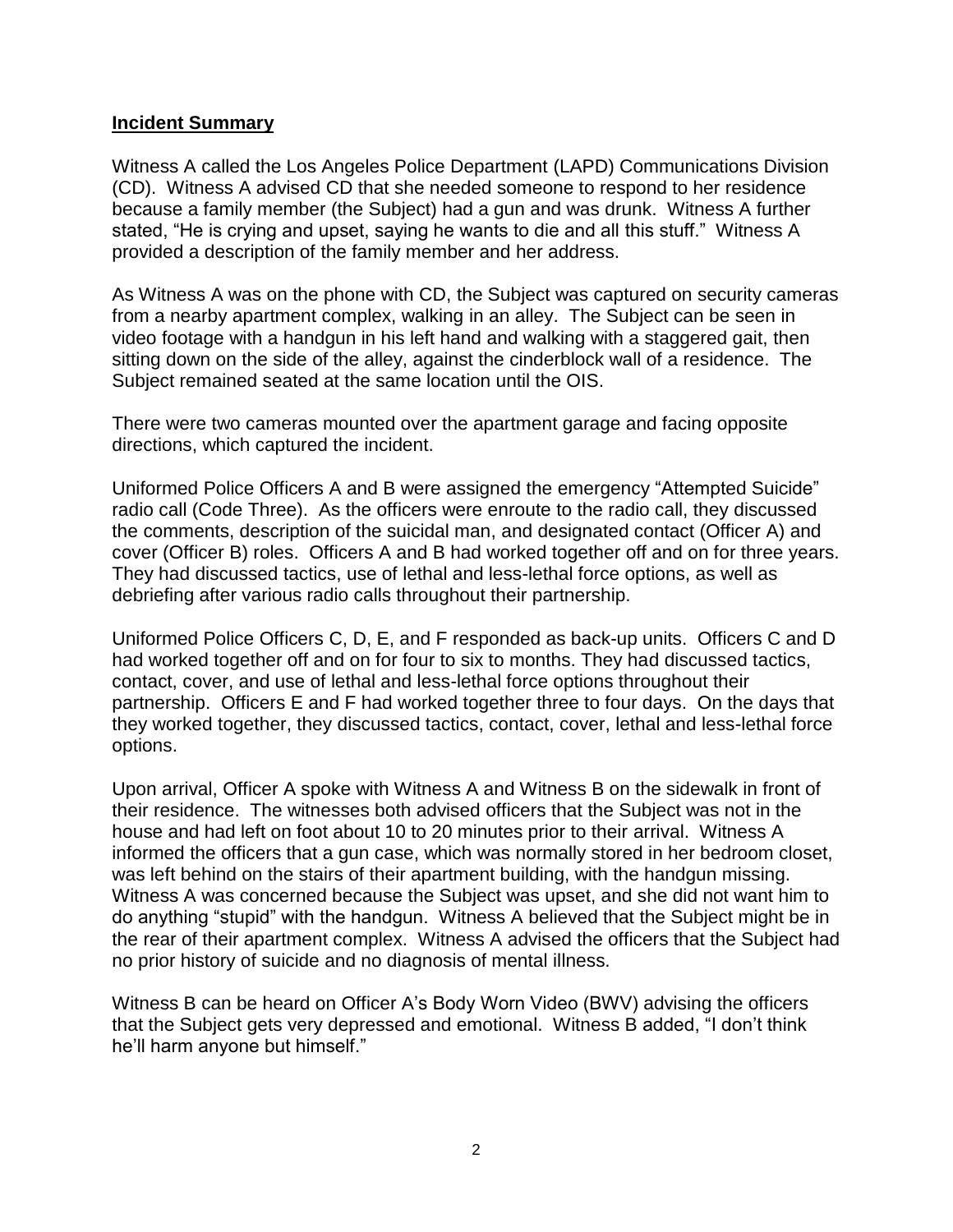The officers initially responded to the wrong address. While Officers A, B, C, and D were at this location, they discussed the comments of the call. Officer A assigned roles; contact (Officer A), cover (Officer B), and less-lethal (Officer D) with a TASER. Officer A also planned out how the radio call would be handled.

Officer B broadcast a request for an Air Unit to assist with the search for the Subject. Officer A advised Witness A that he/she wished to clear her residence to ensure the Subject was not inside. Officers E and F advised Officer B that they would search the area for the Subject in their police vehicle.

Watch Commander Sergeant A also requested that CD have the Air Unit deployed. Communications Division advised they would contact Air Support Division.

In anticipation of clearing the residence, Officer A drew his/her pistol to a two-handed, low-ready position as he/she walked into the apartment building. Officer A observed an open gun case on the stairwell leading up to Witness A's apartment. There was a gun magazine in the case, but no firearm. From the stairwell, Officer A observed two females standing by the open apartment's front door on the second floor. Officer A directed the two females to walk outside to stand by with their mother (Witness A). One of the two females advised Officer A that the Subject was not inside the residence.

During this time, Officers B and D walked to the rear of the apartment complex looking for the Subject. Witness A, who had followed the officers to the entrance of her apartment building, advised Officer C that the Subject had his phone with him. Officer C borrowed Witness A's cell phone and contacted the Subject. Officer C identified him/herself as a police officer and attempted to find out the Subject's specific location. Officer C advised the Subject that Witness A was concerned about him and the officers wanted to make sure he was okay. Once Officer A noticed Officer C was on the phone with the Subject, Officer A felt no need to keep his/her pistol out and holstered it.

Officer B, who was on the sidewalk, searching the rear of the apartment complex, observed a male matching the Subject's physical description. The male was sitting in the alley across the street from the officers' location. This male was subsequently identified as the Subject. Officer B advised the other officers of his/her observation and all four officers walked across the street and took cover behind a garage. Before crossing the street, Officer A advised Witness A and her daughters to return to their residence and to lock the door. Officer B, after crossing the street, positioned him/herself behind the garage near the mouth of the alley. As Officer B peeked around the wall, he/she observed the Subject sitting on the ground mid-way in the alley on the side.

Officer B stated he/she did not remember drawing his/her pistol during this time, but BWV from Officers A and D show Officer B with his/her pistol drawn.

Officers E and F, who had gone to search for the Subject in their police vehicle, returned and stopped close to the alley.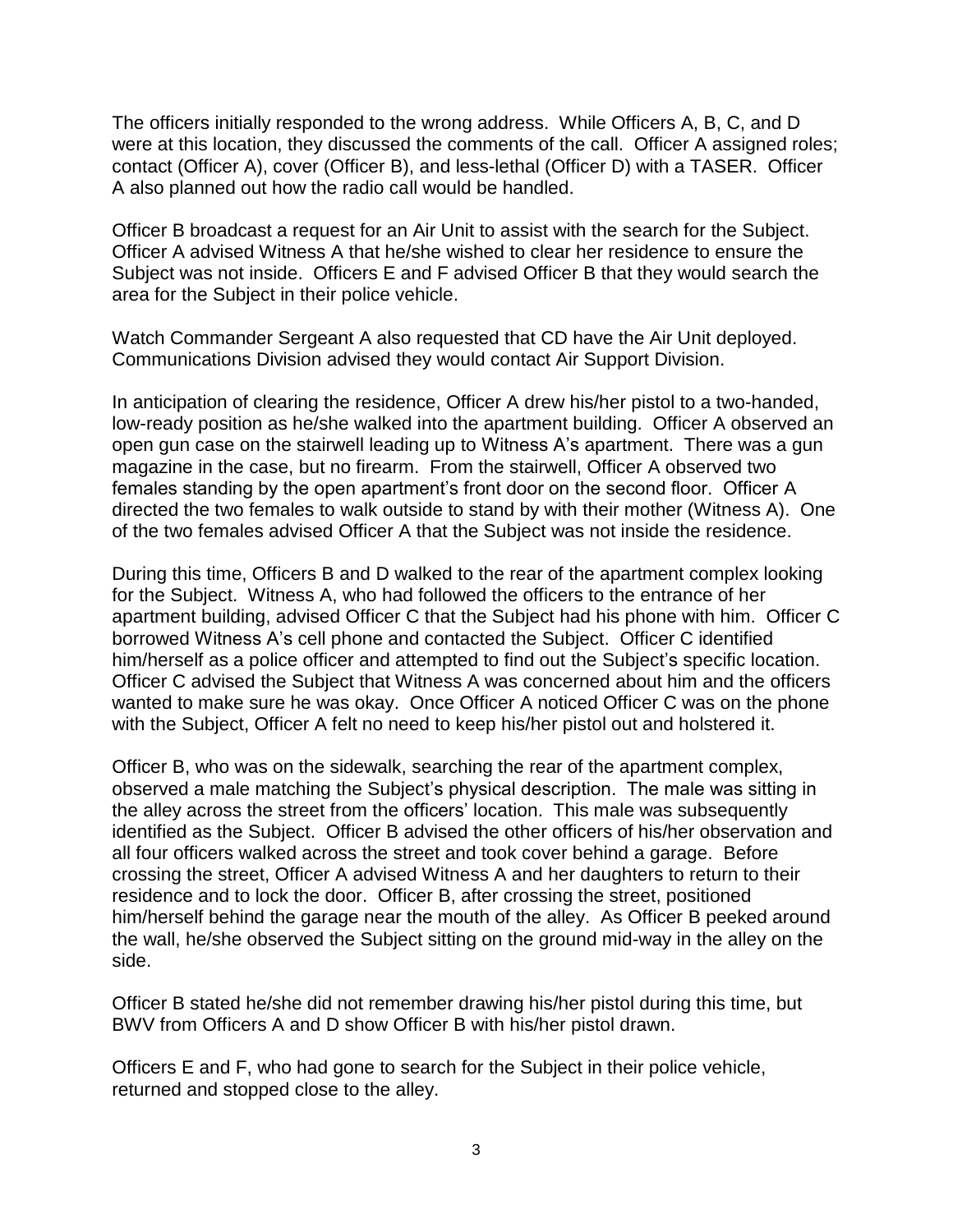Officer D unholstered his/her pistol, looked around the garage and observed the Subject on the side of the alley. Officer D estimated that the Subject's distance was 150 feet away from his/her location. Officer D believed a police vehicle at the mouth of the alley facing the Subject would provide better cover for the officers. Officer D instructed Officer E to move his/her police vehicle into the mouth of the alley, and to leave the lights off until officers were in position. Once Officers D and E were positioned behind the driver and passenger doors respectively, the vehicle spotlights were turned on and pointed at the Subject. According to Officer D, he/she unholstered his/her pistol because he/she believed the situation may escalate to the point where deadly force may be justified.

Officers D and E positioned themselves behind the driver's door of the police vehicle. Officer E drew his/her pistol because he/she believed the Subject was armed and to protect his/her partners and him/herself from bodily injury or death.

Officer F positioned him/herself behind the passenger door and deployed the beanbag shotgun. Officer F indicated he/she deployed the beanbag shotgun in an effort to deescalate and to have this less-lethal option available.

Officer A broadcast over the police radio that they had located the Subject and again requested the Air Unit to respond in addition to a supervisor. Uniformed Sergeant B advised that he/she would respond to the supervisor request.

As Officer D was behind the driver's door, he/she advised Officer A to place a police vehicle on the end of the alley to block pedestrians and vehicles from entering the alley.

Officer A initially had concerns of a crossfire situation if he/she placed officers at the end of the alley. Officer A later broadcast that he/she needed a unit at the end of the alley. Officer A directed that unit not to enter the alley and to stop pedestrian and vehicular traffic from entering the alley.

A police unit was never positioned at the west end of the alley prior to the OIS.

Officer C continued to communicate with the Subject despite him terminating the phone calls several times. Officer C intended to get the Subject to comply and end the incident peacefully, and advised the Subject, "If you got a weapon on you do not go for it." Officer C indicated that the Subject was irritated by the lights that were pointed at him. Officer C advised the Subject that the spotlights would remain on for his protection and theirs. At one-point, the Subject told Officer C that he wanted to speak with Witness A. Believing that Witness A would have a better rapport with the Subject, Officer A went to get Witness A from her residence to speak with the Subject.

Officer D advised Officer B that he/she was going to deploy his/her police rifle due to the distance between the Subject and the officers. Officer D holstered his/her pistol, ran, and retrieved his/her police rifle from the back of the police vehicle. Officer D inserted a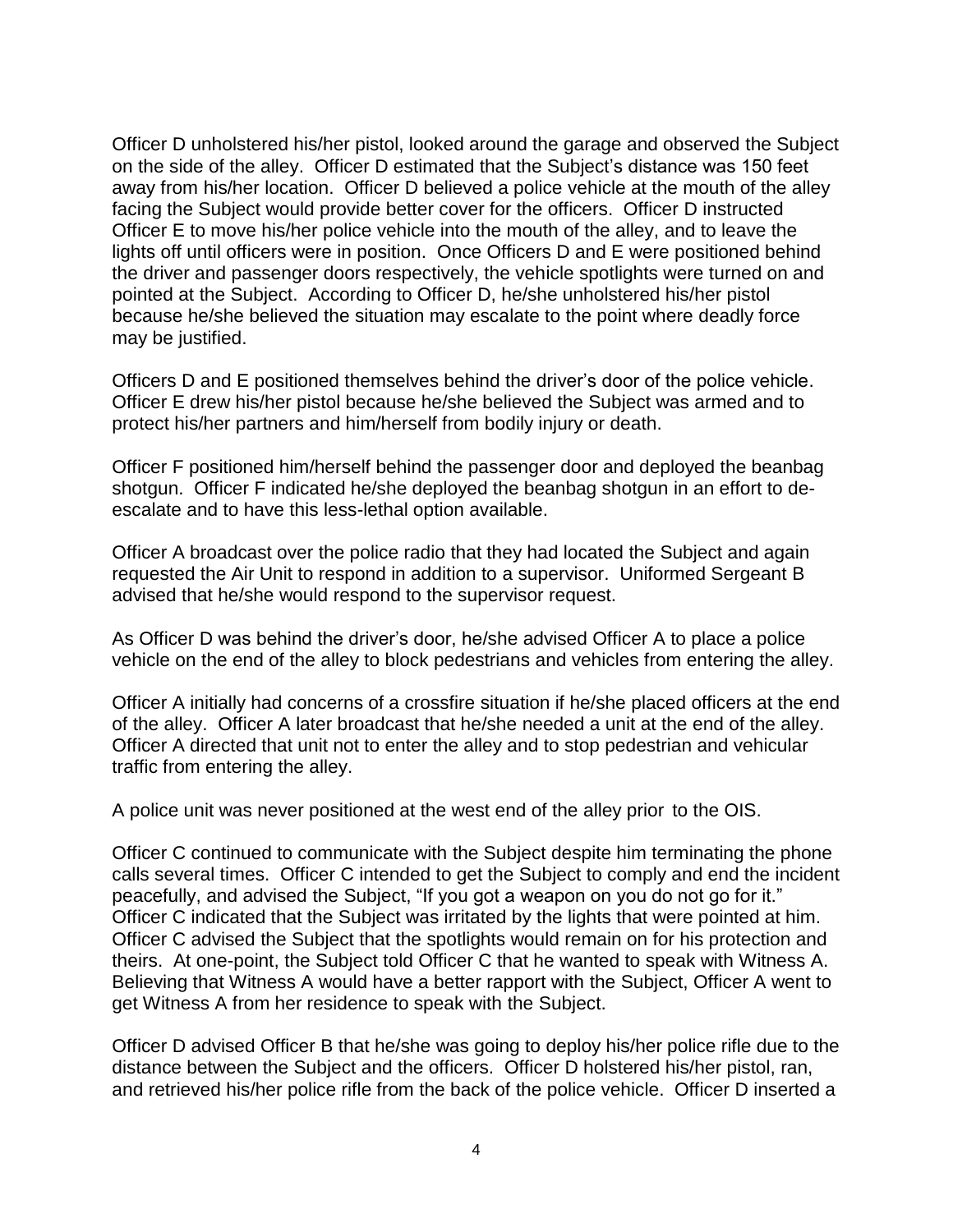magazine into the rifle, chambered a round, then ran back and positioned him/herself to the left of Officer F, on the passenger side of the police vehicle. Officer D shouldered his/her rifle, supporting the rifle's handguard on top of the door frame. Officer D aimed his/her rifle and aligned his/her sights on the Subject. Using this stance, Officer D provided containment on the Subject until the time of the OIS. From time to time, Officer D would look through his/her sights at the Subject, making sure his/her rifle was still aimed correctly in what he/she described as "snapping on and off."

Officer A walked Witnesses A and B to Officer C's location, behind the garage. Officer C advised the Subject that Witness A would talk to him, then handed the phone to her, but the Subject hung up the phone. Officer C called the Subject back, but there was no answer. Officer C passed the phone to Witness A so she could call him, but he would not answer the phone. During this time, Witness A provided additional background information about the Subject to Officer C. This information included that the firearm belonged to the Subject and that Witness A was positive that the Subject had taken the firearm and possibly some ammunition.

Officer A borrowed Witness A's phone and called the Subject, who this time answered the phone. Officer A attempted to build a rapport with the Subject by using Officer A's own first name, "Tom," and making a connection since they shared the same birthday. Officer A told the Subject that he had hung up on Witness A and advised the Subject that he/she would put Witness A back on the phone.

Officer A walked toward Witness A and turned on the phone's speaker to have her talk to the Subject. Witness A can be seen and heard on Officer A's BWV talking to the Subject, as he (the Subject) is asking why she had called the police. Witness A told the Subject, "you['re] sitting there with a gun. Just put the gun down and come out." The Subject responded, "Why the fuck did you call the cops?" Witness A further stated to Subject, "Come out for them." When the Subject asked again why she called the police, Officer A advised Witness A to tell him because she was worried. Witness A told Subject, "Because I was worried." Then Officer A asked the Subject where the gun was; however, the Subject hung up.

Sergeant B broadcast he/she was at the location (Code Six) and met with Officer A who advised him/her they were communicating with the Subject by phone. Sergeant B was advised of the status of the radio call and the Subject possibly being armed.

Sergeant B then spoke with Witness A and attempted to ascertain why the Subject was distraught. Witness A advised Sergeant B that the Subject was drunk and began relating what the Subject had done earlier in the evening.

Officer A called the Subject back a couple of times, but the Subject would just hang up. Eventually, the Subject answered the phone, and Officer A advised him that Officer A wanted to get him help. The Subject advised that he would put the gun down.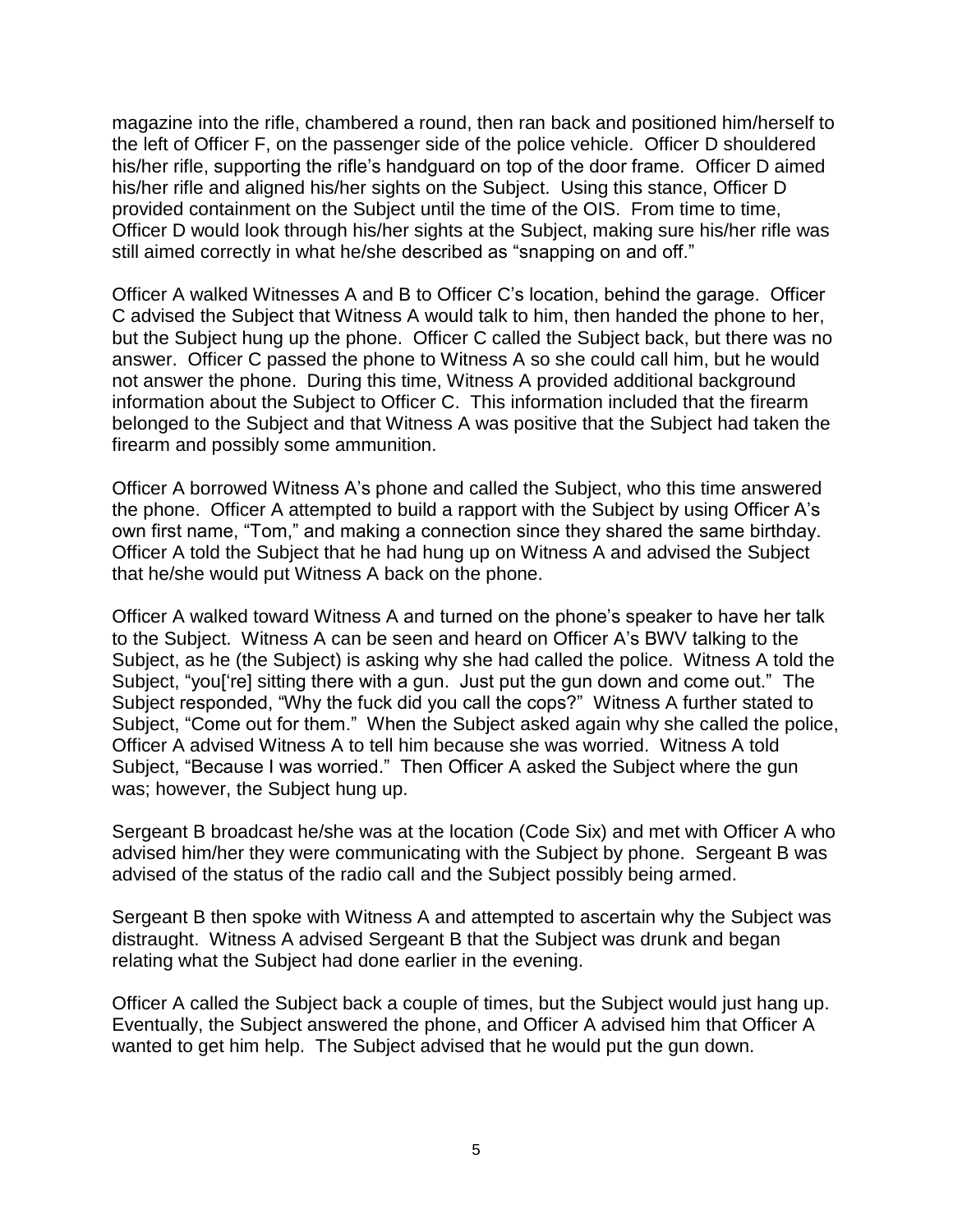During this time, Officer F, still armed with a beanbag shotgun, had been standing on the passenger side of the police vehicle next to Officer D. Officer D observed a pistol on the Subject's lap and immediately advised the other officers, who were present, of his/her observations. Officer F heard Officer D stating that the Subject had a handgun in his lap and immediately slung the beanbag shotgun and drew his/her pistol to a twohanded, low-ready position. Officer F indicated that he/she unholstered his/her pistol, because the Subject was armed, to protect his/her life and the lives of the officers at scene.

Uniformed Police Officers G and H arrived and broadcast they were Code Six at the location. This was the first time that Officers G and H worked together. During their shift they discussed tactics, back-up weapons, radio calls, and their roles when assisting other units.

According to Sergeant B's BWV, he/she walked over to Officer C's location, who was behind the garage near the mouth of the alley, to assess the resources that were at the scene. Officer C advised Sergeant B that they could get a high ground position by placing his/her partner, Officer D, who had a police rifle and him/herself in the apartments close to the alley. In addition, the officers wanted to contain the end of the alley with another unit. Sergeant B agreed with the plan; however, he/she was concerned that none of the officers were wearing helmets. Sergeant B instructed Officer C to "helmet up" first, then to switch with the officers who were watching the Subject from behind the doors of the police vehicle. Once those officers grabbed their helmets, Officers C and D could deploy to the high ground position. Officer C walked over and advised Officer E to put on his/her helmet as he/she took his position behind the driver's door.

Officer C was unaware that his/her partner, Officer D, had already deployed the police rifle.

According to Officer C, he/she drew his/she pistol because Officer C believed the incident could escalate to one involving the use of deadly force since the officers were dealing with a man who was suicidal and was armed with a handgun. Officer C held his/her pistol with a two-handed, low-ready position with his/her trigger finger on the slide.

Simultaneously, Officer A was talking to the Subject, who advised Officer A that he had placed the handgun down on his left side and complained about the lights being shined on him. Officer A advised the Subject not to touch the handgun, walked to the corner of the garage and peeked out toward the Subject; however, Officer A was too far away to observe anything in the Subject's vicinity. Officer A advised the officers that the handgun was on the Subject's left side; however, Officers C and D stated the handgun was not at the Subject's side, since Officer D could see the gun on the Subject's lap.

The Subject then grabbed the handgun and fired one round in the officers' direction.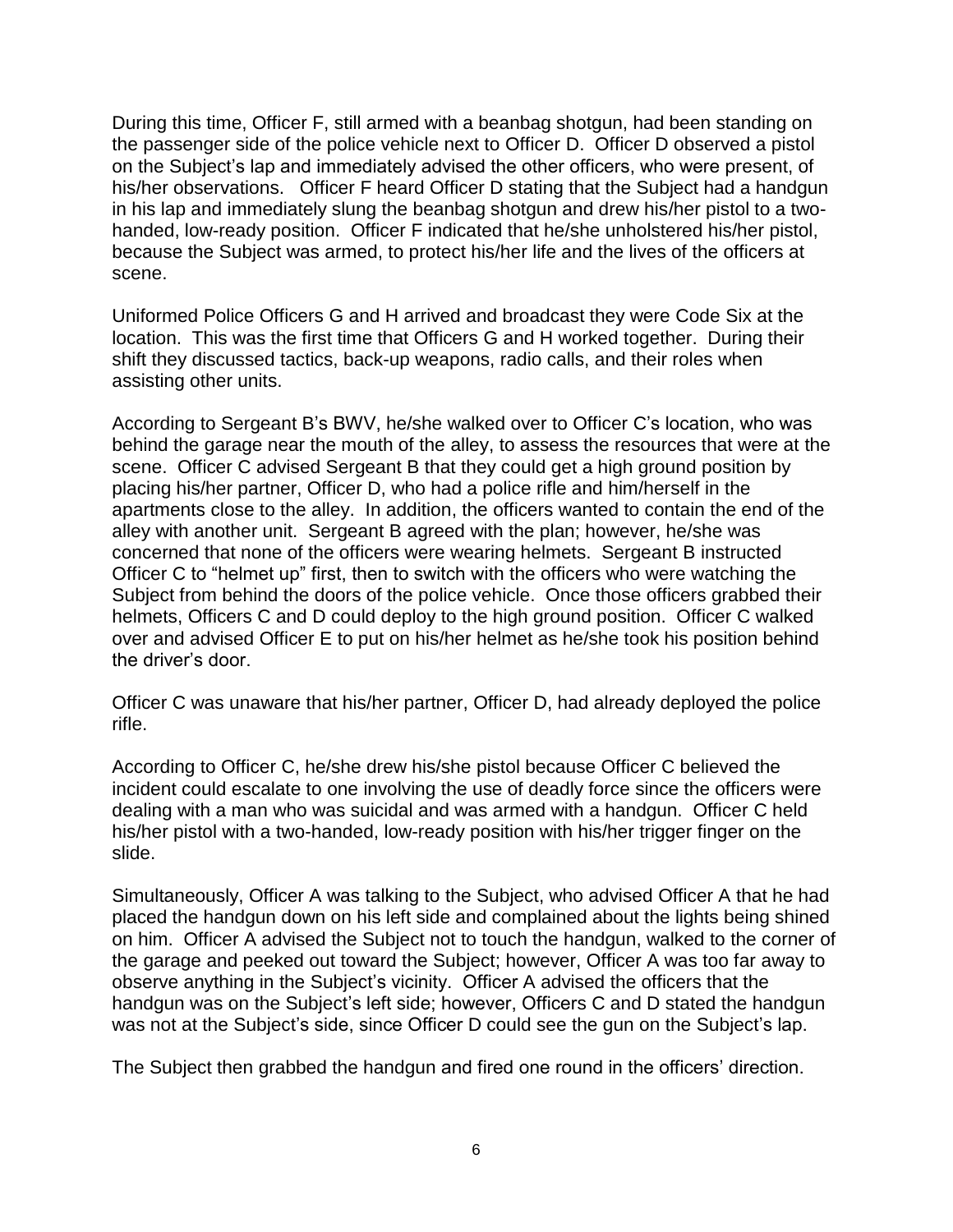Security video footage from an apartment complex depicts the Subject sitting on the side of the alley with his back against the cinder block wall of a residence. Smoke can be seen emitting in and around the area of the Subject's upper torso, consistent with a handgun being fired.

Simultaneously, security video footage from a residence captured a metal gate on the side of the alley, close to the Subject, being struck after the Subject fired his gun in the officers' direction. After approximately one second, the security video footage from an apartment complex depicts debris coming up from the ground as Officer D returned fire at the Subject. The Subject can be seen in the same video footage rolling to his right. Officer C re-deployed to the rear of the police vehicle after the Subject fired his handgun and remained there while Officer D returned fire.

The perception of the officers and civilian witnesses of the OIS are described below.

**Officer D** was standing behind the passenger door of the police vehicle parked in the mouth of the alley. Officer D observed the Subject with the gun and communicated with the officers around him/her where the Subject's gun was and what the Subject was doing. Officer D observed the Subject stand up, face toward the officers and point a dark black pistol at him/her. During Officer D's interview with investigators, Officer D stated, "He (the Subject) then got up and pointed the weapon in our direction." Officer D also heard other officers say that the Subject was pointing the handgun in their direction. Then, Officer D heard one gunshot fired from the Subject's location. The Subject was not standing at the time of the OIS.

Officer D ducked behind the passenger door to avoid being struck by gun fire. Officer D stated that since he/she ducked, he/she did not see a muzzle flash.

According to Officer D, from his/her slightly crouched position he/she placed his/her rifle through the open window, resting the rifle's handguard on the bottom of the window opening for a more stable platform. Officer D aimed at the Subject's center body mass and fired what he/she believed were seven to ten consecutive rounds toward the Subject from an approximate distance of 175 feet.

Officer D stated he/she fired because he/she was in fear for his/her life and the lives of his/her partners. Officer D believed that if he/she did not return fire, the Subject would have shot at them again and possibly fatally strike Officer D or one of his/her partners. Officer D stopped firing once he/she saw the Subject go down. Officer D did not specifically recall taking the safety off his/her rifle before he/she began firing. When Officer D was asked about his/her background, he/she stated the alley was free from pedestrians and vehicles and that illumination was provided by the street lights and the police vehicle's spot lights.

Regarding his/her assessment during the OIS, initially Officer D stated he/she did not assess between the rounds he/she fired. Officer D stated he/she had just attended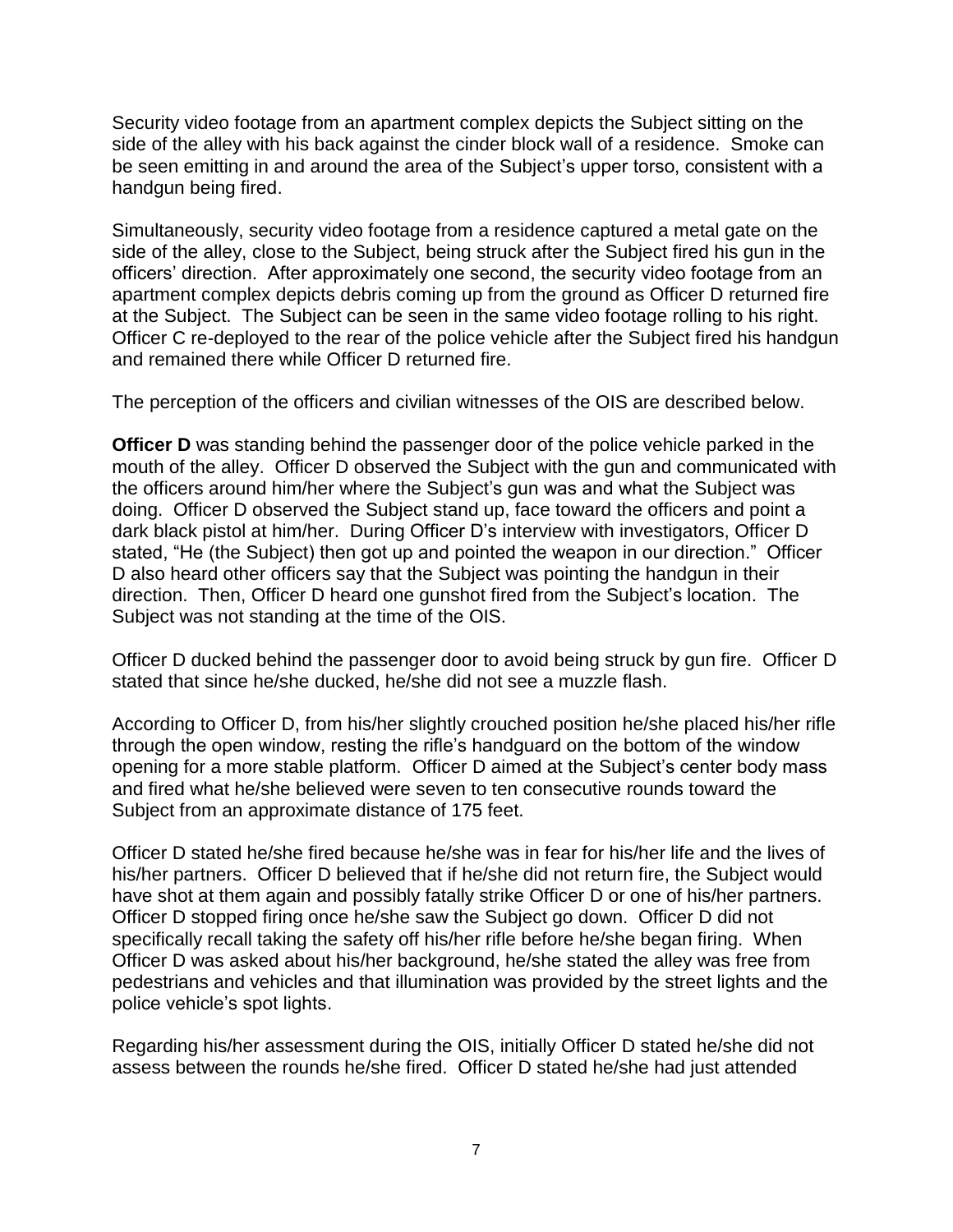police rifle re-certification a couple of weeks prior to the OIS and was trained to shoot until the Subject goes down without assessing.

Officer D was later re-interviewed regarding his/her statement about his/her training to shoot until the Subject goes down and his/her assessments during the OIS. Officer D stated that he/she had used the wrong verbiage. Officer D stated the Subject was the threat and once the threat was neutralized, Officer D stopped shooting, consistent with the way he/she was trained. Officer D added that he/she was trained to continue shooting until the threat was neutralized, while assessing each round.

Officer D stated he/she was confused during the first interview regarding assessing after each round fired. Officer D indicated he/she did not conduct a traditional assessment like during a pistol qualification where one would look left, right, and behind. Officer D stated he/she did not do that because he/she did not have time during the OIS and that was where he/she was confused. Officer D indicated knowledge about being responsible for each round fired, and he/she continually assessed during the OIS until the threat was no longer in existence.

Officer D's BWV did not depict the Subject's actions; however, it did capture audio of the Subject firing at officers and of Officer D firing his/her rifle. The round fired by the Subject and Officer D firing back can also be heard on other officers' BWV.

The Force Investigation Division (FID) investigation concluded that Officer D fired nine rounds from his/her police rifle. Officer D's police rifle was equipped with standard iron sights.

**Officer A** was on the sidewalk, behind the garage and close to the alley, as he/she was on the phone with the Subject. According to Officer A, the Subject told him/her that he had put down the gun on his left side. Officer A conducted a quick peek around the garage wall, looked over and told the Subject he/she could not see the gun from that distance. According to Officer A, the Subject told him/her, "You want to see something? I'll show you something." Officer A observed the Subject, using his right hand, point a handgun directly down the alley in the officers' direction. Officer A backed away behind the garage and yelled, "Hey, hey he pointed it." Officer A heard a gunshot coming from the alley and immediately attempted to put down the cell phone and unholstered his/her firearm. Officer A turned his/her attention toward Officer D, who was still behind the passenger door of the police vehicle and observed Officer D fire eight to ten rounds from his/her police rifle. Officer A unholstered his/her pistol after the first gunshot and explained he/she unholstered because he/she knew the Subject was armed.

**Officer C** was positioned with his/her pistol drawn behind the driver's door of the police vehicle in the mouth of the alley. Just prior to the OIS, he/she observed the Subject holding the handgun in his left hand and pointing it in the officers' direction. Officer C ducked and redeployed to the rear of the police vehicle for better cover. As Officer C was at the rear of the police vehicle, he/she heard a volley of gunshots. Officer C did not know who had fired the gunshots.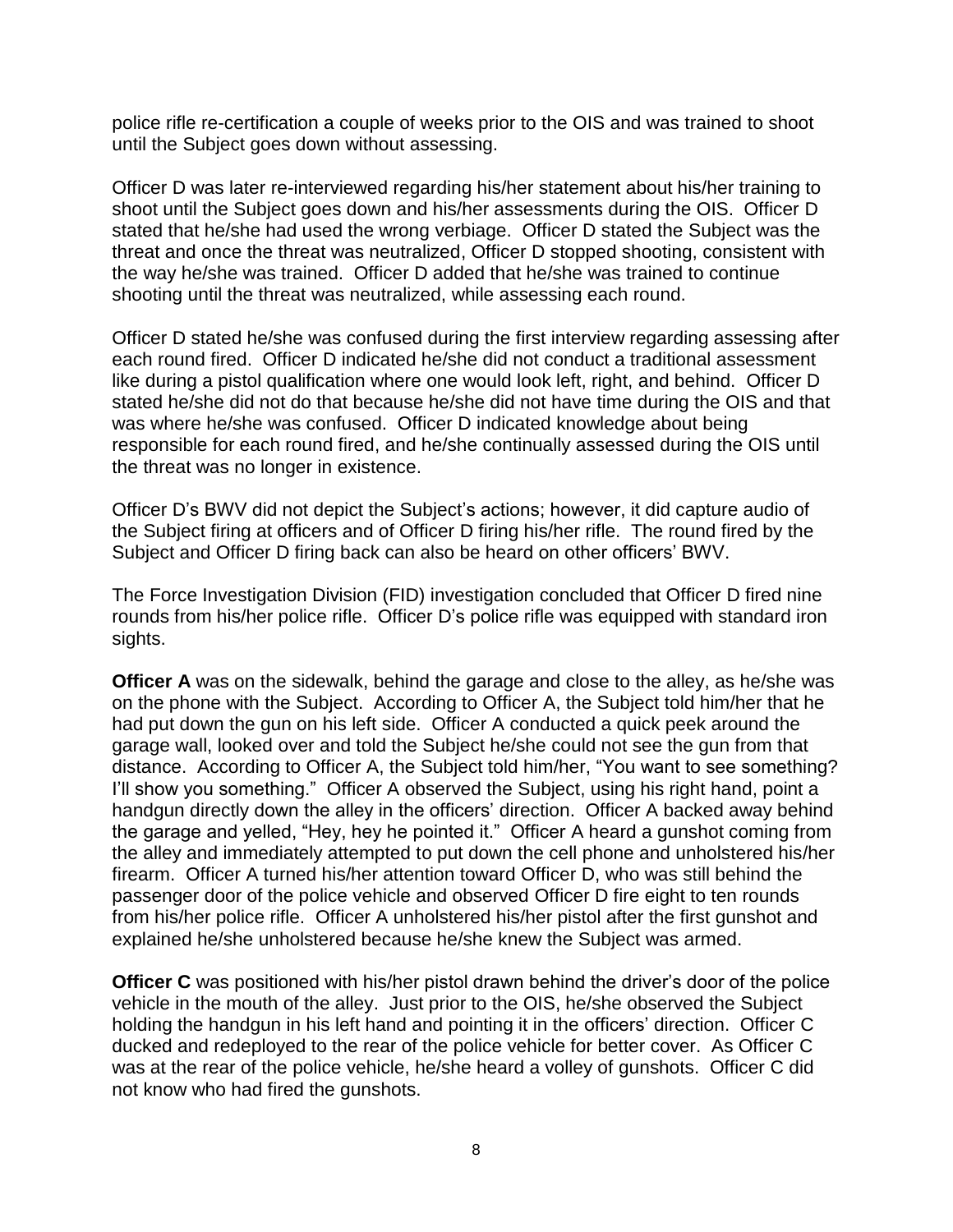**Officer B** was behind the garage wall as Officer A was talking to the Subject on the cell phone. Officer B was unsure if Officers D and F could hear what Officer A was telling them about the Subject's gun being on his left side. Officer B walked behind the police vehicle toward the passenger side to relay the information. Officer B then heard someone say that the gun was now between his (the Subject's) legs. Officer B began to walk back toward his/her original location. As Officer B was near the right rear fender of the police vehicle, he/she heard one or two gunshots followed by approximately six gunshots. Officer B believed the first gunshot was fired from the alley where the Subject was seated. Officer B did not see who fired the six additional gunshots. Officer B assumed it was Officer D since he/she was armed with the police rifle and the rounds fired were in rapid succession, similar to a police rifle and not a pistol. Officer B also stated that he/she believed the sound of the additional gunshots was near the police vehicle.

**Officer F** saw a handgun on the Subject's lap and then saw him pick it up and move it to his left side, placing it on the ground. Officer F stated that the Subject remained seated as he picked up the handgun with his left hand and raised it, with the muzzle pointing toward the officers. Officer F stated he/she ducked to avoid being struck in the head since he/she did not have a helmet on. Officer F heard an exchange of gunfire as Officer D fired back at the Subject. Officer F did not know how many rounds Officer D had fired.

Officer F believed that the Subject had fired two rounds at the officers. Officer F had heard a second gunshot that sounded different than Officer D's gunshots.

**Officer E** saw the Subject holding a black object resembling a handgun. The Subject would pick up the object and move it from his lap to his left side. Officer E was then instructed by Officer C to "helmet up" and he/she walked to the trunk of his/her police vehicle to retrieve his/her helmet. As Officer E was putting on his/her helmet, he/she heard multiple gunshots. Officer E did not know who fired or how many rounds were fired; however, he/she believed there were two different firearms being fired. Officer E indicated that the first two gunshots sounded like they were from a pistol and the rest sounded like they were from a rifle. Officer E ducked behind the rear of the police vehicle for cover.

Officer E stated he/she unholstered his/her firearm two times during this incident. The first was when he/she observed the Subject in the alley. Officer E holstered his/her firearm to position his/her vehicle in the mouth of the alley. Officer E then drew his/her firearm a second time when he/she positioned him/herself behind the driver's door. Officer E stated he/she held his/her firearm at a two-handed, low-ready position with his/her trigger finger along the frame. Officer E stated he/she drew his/her pistol both times because the Subject was armed, was a threat, and needed to protect him/herself and his/her partner from reasonable bodily injury or death. Officer E holstered his/her firearm when he/she walked to the rear of his/her vehicle to put on his/her helmet.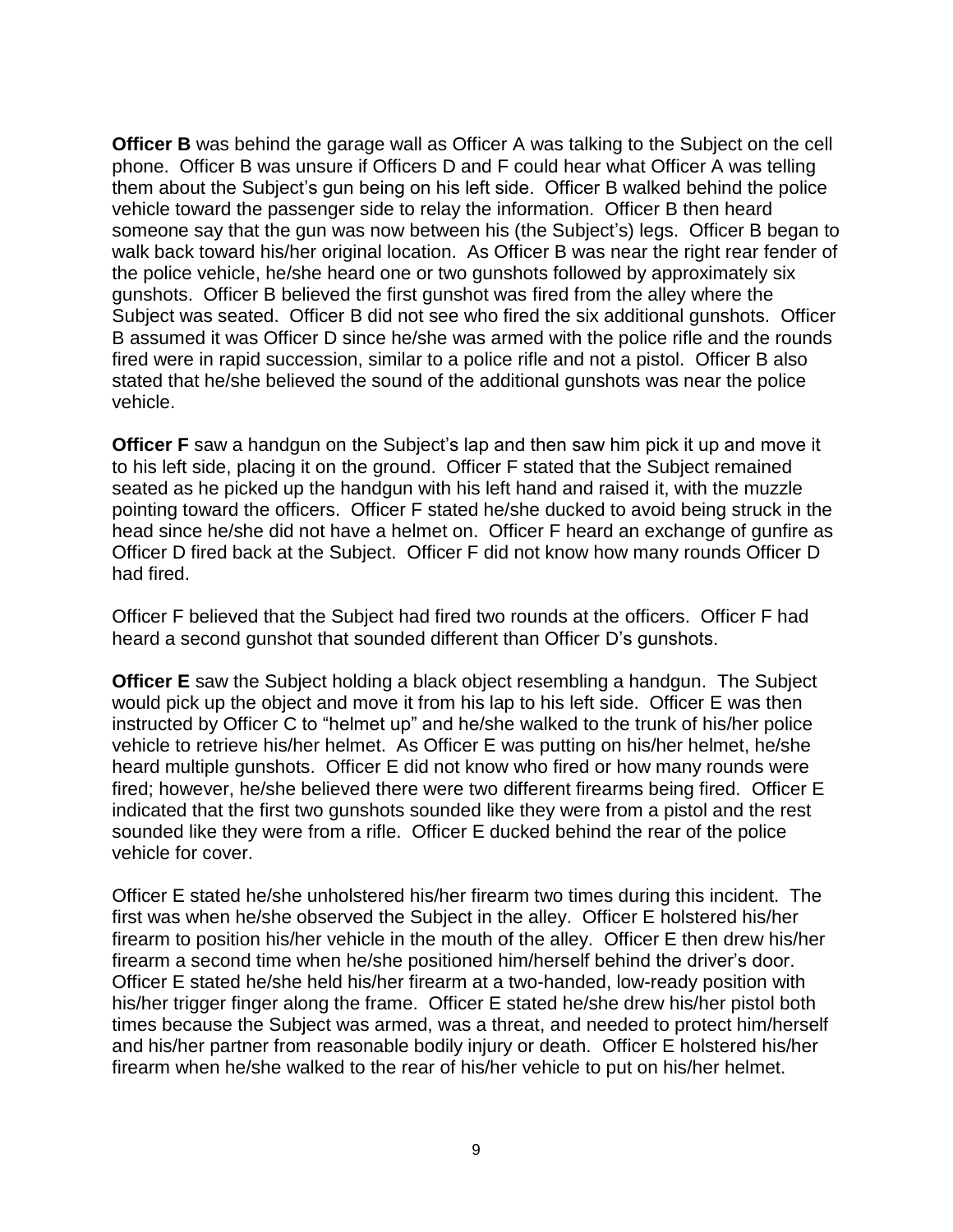**Sergeant B** was standing on the sidewalk, close to the alley and Officer A, looking into the alley prior to the OIS. Sergeant B was concerned that none of the officers were wearing helmets and had advised Officer C to have the officers behind the police vehicle put on their helmets. Sergeant B saw the Subject sitting on the side of the alley and could hear Officer A on the phone with the Subject.

Sergeant B suddenly saw something shiny in the Subject's hands being aimed in their direction. According to Sergeant B, it appeared that the Subject, while in the seated position, turned his/her torso to face the officers. Sergeant B indicated he/she could hear them saying, "just drop it, put it down." Sergeant B moved behind the garage for cover and heard gunshots being fired; however, he/she could not tell if the gunshots fired were from the Subject or his/her officers because they were simultaneous.

**Officer G** was standing on the sidewalk, close to Officer A. Prior to the OIS, Officer G had looked around the corner of the garage and saw that the Subject was sitting in the alley. Officer G backed away from the alley and believed he/she was about 10 to 15 feet away from the alley when the first round was fired. Immediately after the first gunshot, Officer G heard seven to eight additional gunshots. Officer G indicated that he/she did not know who fired the rounds.

**Officer H** was standing on the sidewalk, close to Officer G at the time of the of the OIS. Officer H stated he/she did not have a view of the Subject. Officer H saw Officer C replace Officer E, who was behind the driver's door of the police vehicle and saw Officer D with a police rifle on the passenger side of the same police vehicle. Officer H stated that Officer A was also on the phone with the Subject as well, stating, "I'll show you," or something similar. Officer H heard Officer C say something like, "Hey, don't do it," or "Don't point it" as Officer C began to duck down.

Officer H heard a gunshot and saw Officer D fire between four and seven rounds from his/her police rifle. Officer H drew his/her firearm after hearing the first gunshot because he/she now knew the Subject was armed and held his/her firearm at a twohanded, low-ready position with his/her trigger finger along the frame.

**Witness A** was standing on the sidewalk, near her daughter (Witness B), close to the alley. Witness A saw Officer A on the phone talking to the Subject stating," I don't see it. I'm a hundred feet away." Witness A then heard four gunshots being fired. Witness A indicated the gunshots appeared to be from the same gun and were fired in rapid succession. Witness A did not see who fired the rounds and did not hear any gunshots coming from the alley where the Subject was. Witness A indicated she heard screaming after the shooting and she managed to cross the to the other side of the street. Witness A looked down the alley and saw the Subject lying on the ground.

**Witness B** was standing on the sidewalk, close to the alley, near Witness A. Witness B observed Officer A talking on the phone with the Subject stating, "Oh yeah. I want to help you, but I can't help you if I don't know where the gun is." According to Witness B, Officer A continued talking to the Subject stating, "Oh, the guns to the left of you."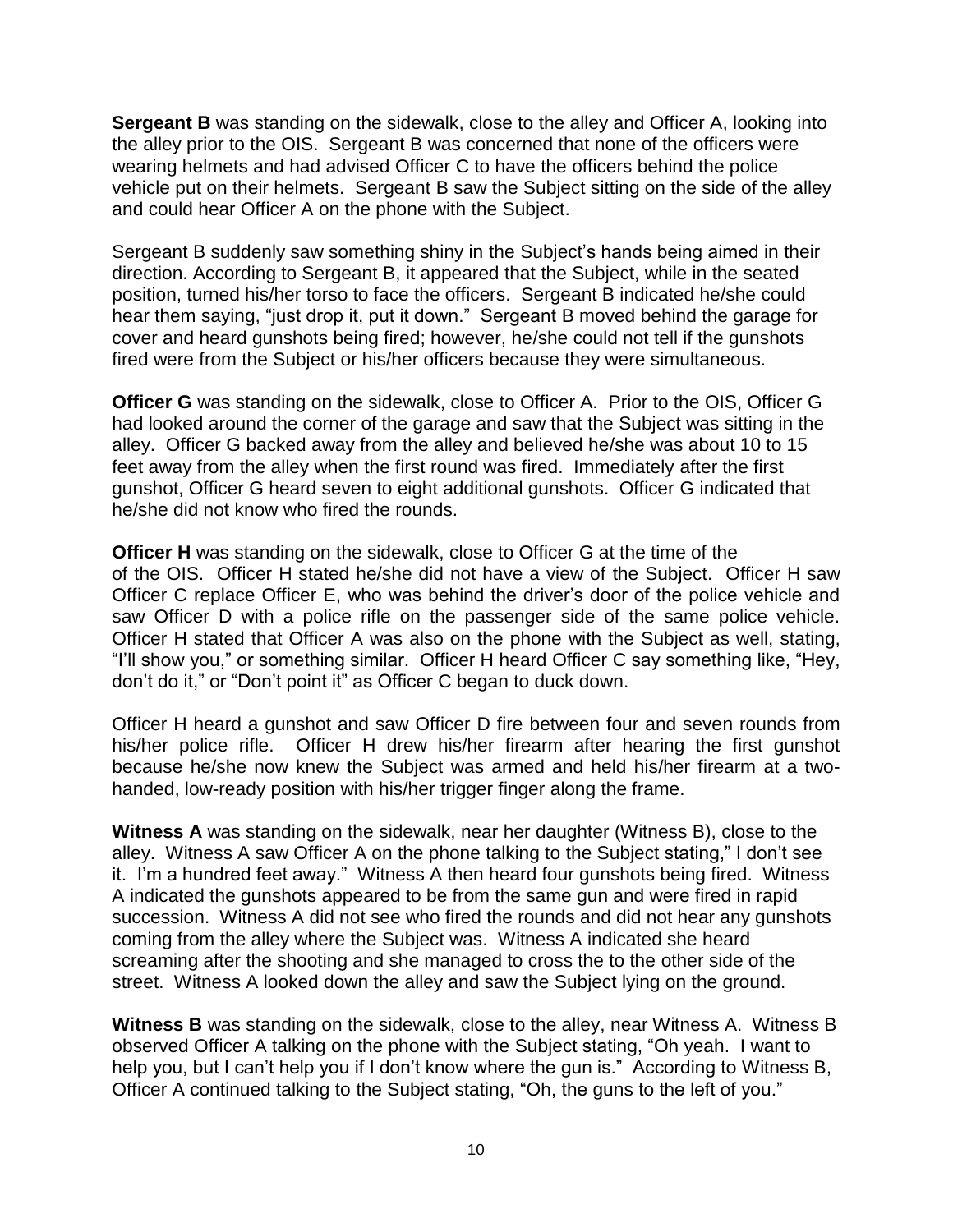Witness B saw Officer A peek around the garage and heard him/her say, "Oh, I can't see it from here. I'm about 100 meters away from you."

After Witness B heard four consecutive gunshots that sounded the same. Witness B did not see who fired because she was looking in another direction. Witness B added that she did not hear any gunshots coming from the alley where the Subject was.

Once the gunshots stopped, Officer C stood up, moved to his/her left and looked toward the Subject's location. Officer C observed the Subject moving to his right, as if he (the Subject) was rolling over. Officer C was aware that there were apartment buildings and residential homes close to the alley.

Officer C became concerned that people would be waking up or possibly walking around. Officer C wanted to close the distance between the officers and the Subject and have eyes on him in case he ran.

According to Officer C's BWV, he/she stated, "Let's go" and began running along the side of the alley with his/her pistol drawn toward the Subject. Other BWV showed that Officer B followed behind Officer C, then Officers A, E, and H respectively. From the passenger side of the police vehicle, Officer D observed Officer B moving in the alley, and he/she did not want to be behind other officers since he/she was armed with a police rifle. Officer D did not know whose idea it was to move up. Officer D also began running with his/her rifle along the side of the alley toward the Subject followed by Officer F.

Simultaneously, after the gunshots stopped, Sergeant B broadcast "Officer needs help, shots fired." Sergeant B also requested a Rescue Ambulance (RA) to respond and stand by. Sergeant B indicated that after broadcasting the help call he/she was getting ready to formulate a plan to approach the Subject, but the officers started running in the alley. Sergeant B can be heard on his/her BWV yelling at the officers to "helmet up" and to "come back and get cover." Officer E was the only officer that returned to the police vehicle, donned his/her helmet, then ran in the alley toward the Subject. Once Sergeant B saw that the officers were running into the alley, he/she followed them and instructed the officers to secure the weapon and to handcuff the Subject.

Officer B initially removed his/her radio from its holster to broadcast a help call, then as he/she ran in the alley, he/she observed other officers with their pistols drawn. Officer B attempted to holster his/her radio with his/her left hand, in order for Officer B to draw his/her pistol with his/her right hand. Officer B was unable to holster his/her radio, and it fell on the ground as he/she drew his/her pistol with his/her right hand. Officer B held his/her pistol in a two-handed, low-ready position as he/she ran in the alley.

Officer H observed Officer B's radio fall to the ground and became concerned about someone having access to it. Without stopping, Officer H held his/her pistol in his/her right hand, leaned down, grabbed the radio with his/her left hand and continued running.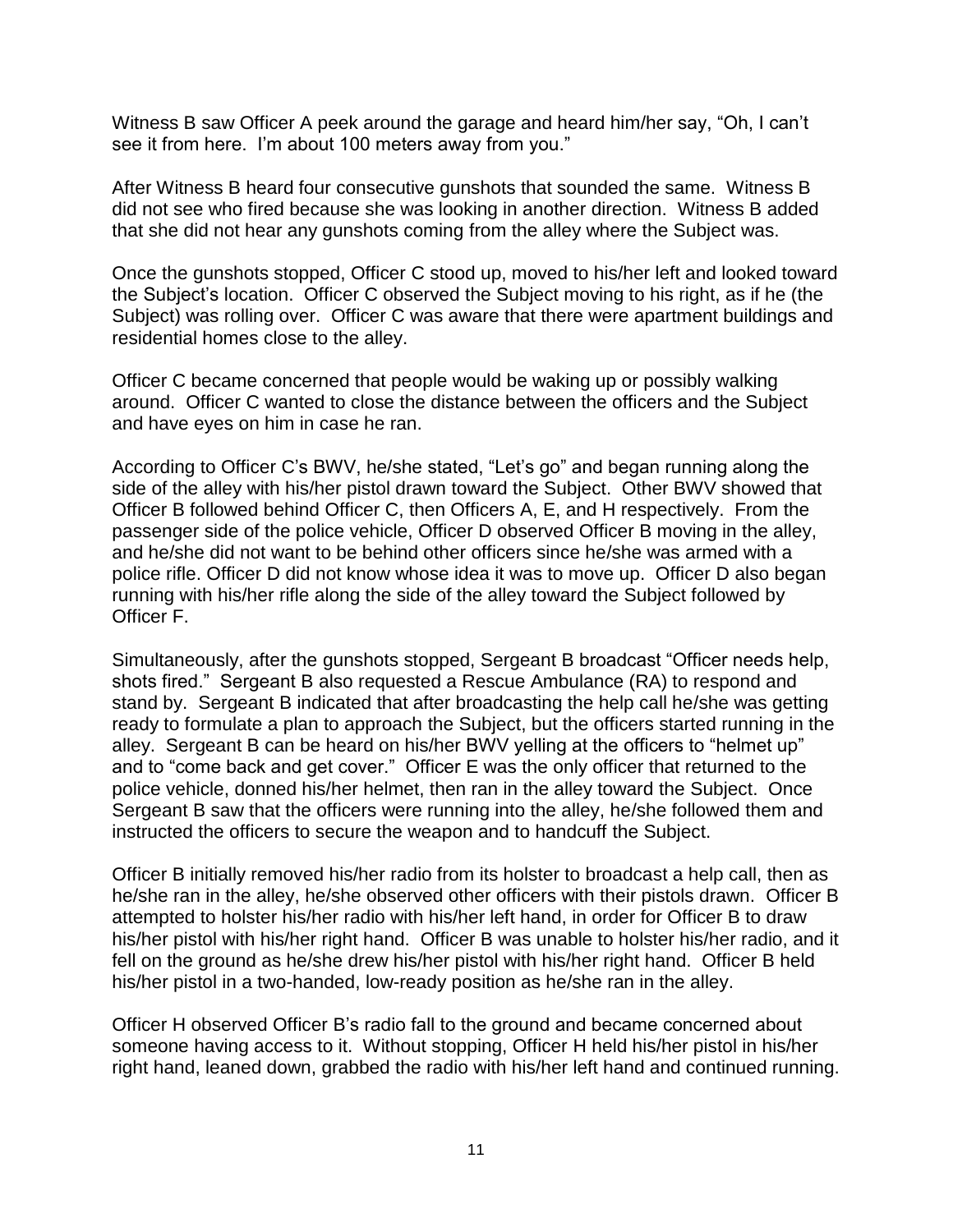Officer H dropped the radio as he/she later approached the Subject because he/she did not want to have it in his/her hand in case something happened.

Once the officers started moving in the alley, Officer D began giving commands to get cover and stay to the right. Officer D stated that as they were running into the alley, he/she heard Sergeant B telling the officers to get their helmets and to get cover. Officer D indicated that by the time he/she heard Sergeant B telling them to get their helmets, the officers were already committed into the alley.

After the OIS and prior to the officers going into the alley, Officer A's intentions were to use the police vehicle as cover and move up. Officer A wanted to put an officer with a police rifle on the front passenger door and have a driver inside of the police vehicle. Officer A stated he/she had done that before. However, Officer A did not have time to implement his/her intentions because the officers moved into the alley so quickly.

According to Officer G, after the shooting, he/she ran back to his police vehicle, retrieved his/her police rifle from the center front rack and chambered a round. Officer G indicated that he/she deployed the police rifle. Because of the shooting that had just occurred, he/she believed the police rifle was the best weapon for the incident given the distance to the Subject. There was no broadcast that the incident had been resolved (Code Four), and Officer G wanted to be prepared if the shooting continued.

As the officers continued running in the alley, Officers A, B, C, and H moved to the side of the alley and joined Officers D and F near the garage door, where they momentarily stopped their movement. Officers B and C momentarily stepped in front of Officer D as they crossed to the side of the alley. Officer D lowered his/her rifle to prevent him/her from covering the officers in front of him/her.

From his/her position, Officer A observed the Subject rolling around in the alley and yelling. Officer D observed a handgun next to the cinder block wall about three to four feet away from the Subject, and he/she did not want the Subject to grab the gun which could result in another OIS. Officer D relayed his/her observations to the other officers and the officers continued toward the Subject. As the officers approached the Subject with their weapons drawn, Officer D instructed an officer to kick the gun away from him/her. Officer B ran toward the handgun and kicked it back so that it could be secured by an officer behind him/her. Officer A, who was behind Officer B, proceeded to secure the Subject's handgun by placing his/her foot on top of it. Officer A then yelled out, "I got it, I got it."

According to Officer H, he/she had observed the Subject on the ground and observed Officer A holding the Subject at gun point while standing on the Subject's handgun. Officer H believed the Subject was close enough to reach the handgun and he/she (Officer H) was not comfortable since the Subject had not been handcuffed. Officer H decided to recover the handgun from the ground. Officer H holstered his firearm, picked up the gun from under Officer A's foot, and moved it back a foot or two. Simultaneously, Officer A told him/her not to move it since it was an FID investigation,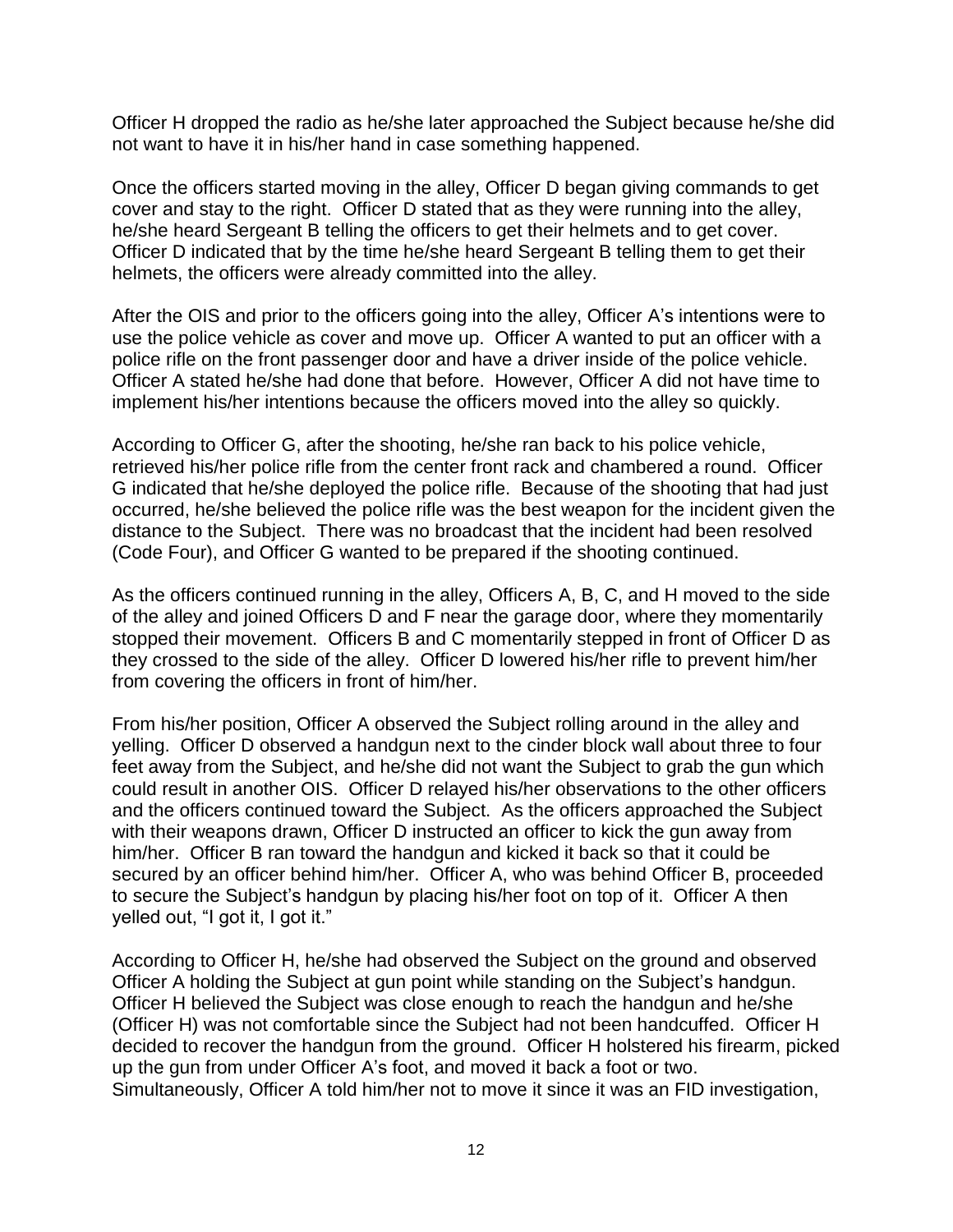referring to the handgun being part of the OIS investigation. Officer H stated he/she placed the gun back on the ground facing the wall, so it was not pointing at any officers or the Subject.

Officers B and C holstered their pistols in order to take the Subject into custody while Officers A, D, and F provided cover. The Subject was laying on the ground on his stomach and was moving his arms as if he was attempting to push up when the officers approached him. At this point, Officer G armed with his/her police rifle and Sergeant B joined the rest of the officers, followed by Officer E. Sergeant B directed the officers to take the Subject into custody. Officer C grabbed the Subject's right hand to handcuff it as Officer B handcuffed the Subject's left hand. The officers utilized two pairs of handcuffs on the Subject because of his large stature and were able to cuff him without any resistance. As Officers B and C were taking the Subject into custody, Sergeant B broadcast another request for an RA. Once the Subject was handcuffed, Officers A and F holstered their pistols, and Officer D slung his/her rifle.

Officer A's BWV depicted that when Officer C reached and grabbed the Subject's right arm to handcuff him, Officer A momentarily covered Officer C with the muzzle of his/her pistol. In addition, Officer F was advised that his/her BWV depicted him/her holding his pistol with officers in front of him. Officer F stated, "I know it looks like that from that angle, but it wasn't like that. It was facing downward." Officer F added that if an officer had moved in his/her path, he/she would have moved his/her pistol so that Officer F would not cover that officer.

Officer C visually inspected the Subject and saw that there were no bulges or other firearms on him. Officer C also noted the Subject had sustained gunshots wounds to his left hip, left side and stomach area. Officer C rolled the Subject onto his left side, into a modified recovery position and advised him that fire department personnel were en route to help him. Officer C remained with the Subject until the Los Angeles Fire Department (LAFD) arrived.

Sergeant B broadcast that the incident had been resolved. At that time, Sergeant B was advised that an Air Unit was responding with a four-minute estimated time of arrival. Sergeant B advised CD that an Air Unit was no longer needed and to just send the RA.

After the Subject was in custody, Sergeant B began directing officers to secure the scene, to maintain contact with the Subject's family, and identified Officer D as the involved officer. Sergeant B asked Officer D his/her direction of fire and the approximate number of rounds discharged to determine the extent of the crime scene. Officer D stated he/she had fired seven to eight rounds.

Sergeant B asked Officer D questions which he/she indicated were part of the Public Safety Statement (PSS), in the presence and within earshot of Officers A, B, and C.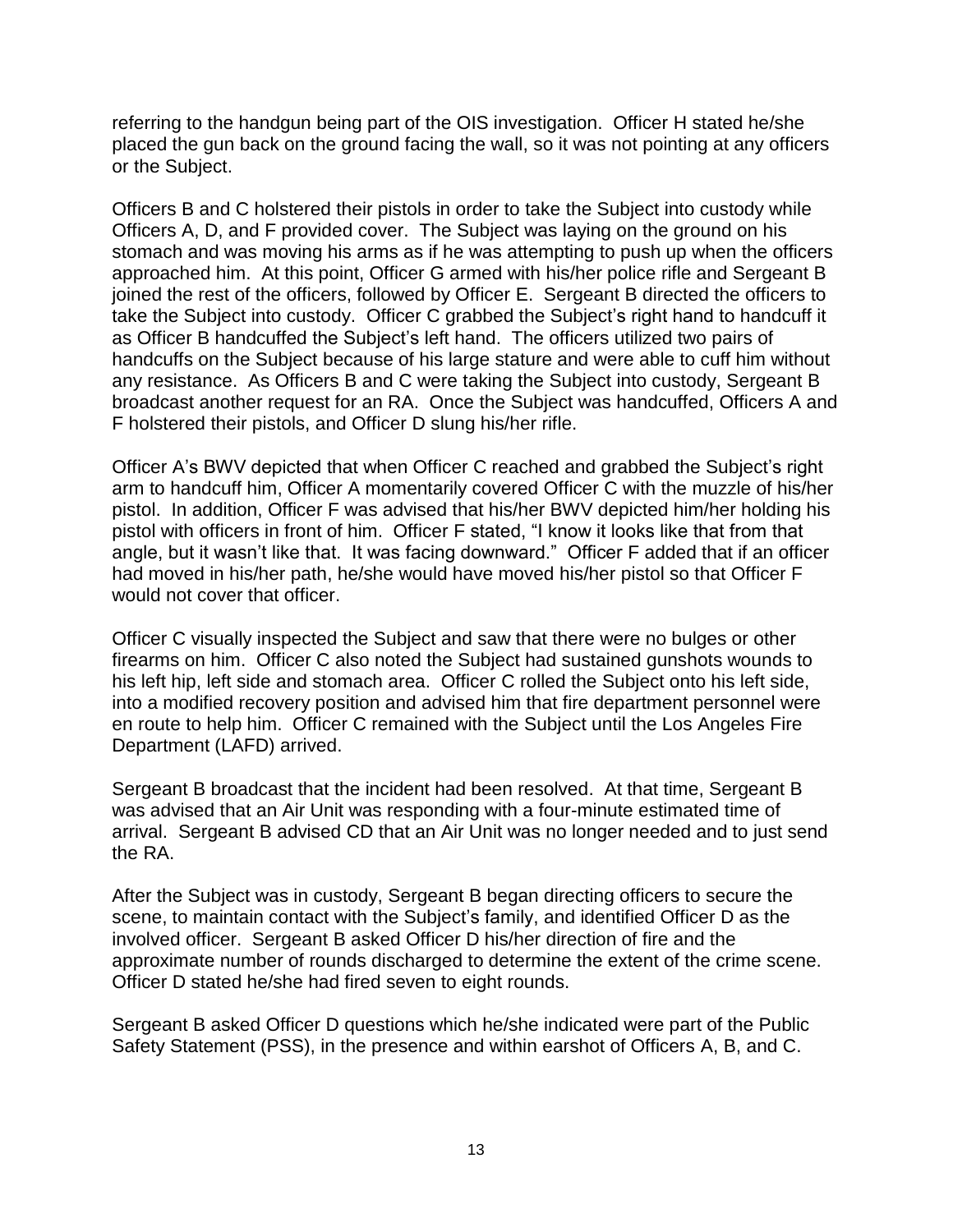Officer G returned to his/her police vehicle to download his/her police rifle and then returned to the alley and began securing the crime scene.

Uniformed Sergeant C responded to the help call and upon arrival learned that the incident was an OIS and that Officer D was the officer involved. Once the scene was stabilized, he/she moved Officer D away from the crime scene to obtain a Public Safety Statement (PSS) and to secure Officer D's police rifle and BWV camera. Sergeant D placed Officer D's police rifle and BWV camera in the back of his police vehicle and monitored Officer D until he/she was relieved by uniformed Sergeant D.

LAFD paramedics arrived at the shooting scene and began medical treatment on the Subject, who was transported to a nearby hospital for treatment. The Subject did not make any statement while enroute to the hospital.

## **Los Angeles Board of Police Commissioners' Findings**

The BOPC reviews each Categorical Use of Force incident based upon the totality of the circumstances, namely all of the facts, evidence, statements and all other pertinent material relating to the particular incident. In every case, the BOPC makes specific findings in three areas: Tactics of the involved officer(s); Drawing/Exhibiting of a firearm by any involved officer(s); and the Use of Force by any involved officer(s). Based on the BOPC's review of the instant case, the BOPC made the following findings:

## **A. Tactics**

The BOPC found Sergeant B, along with Officers E and G's tactics to warrant a Tactical Debrief. The BOPC found Officers A, B, C, D, F, and H's tactics to warrant Administrative Disapproval.

## **B. Drawing and Exhibiting**

The BOPC found Officers A, B, C, D, E, F, G, and H's drawing and exhibiting of a firearm to be In Policy.

## **C. Lethal Use of Force**

The BOPC found Officers D's lethal use of force to be In Policy.

## **Basis for Findings**

In making its decision in this matter, the Commission is mindful that every "use of force by members of law enforcement is a matter of critical concern both to the public and the law enforcement community. It is recognized that some individuals will not comply with the law or submit to control unless compelled to do so by the use of force; therefore, law enforcement officers are sometimes called upon to use force in the performance of their duties. It is also recognized that members of law enforcement derive their authority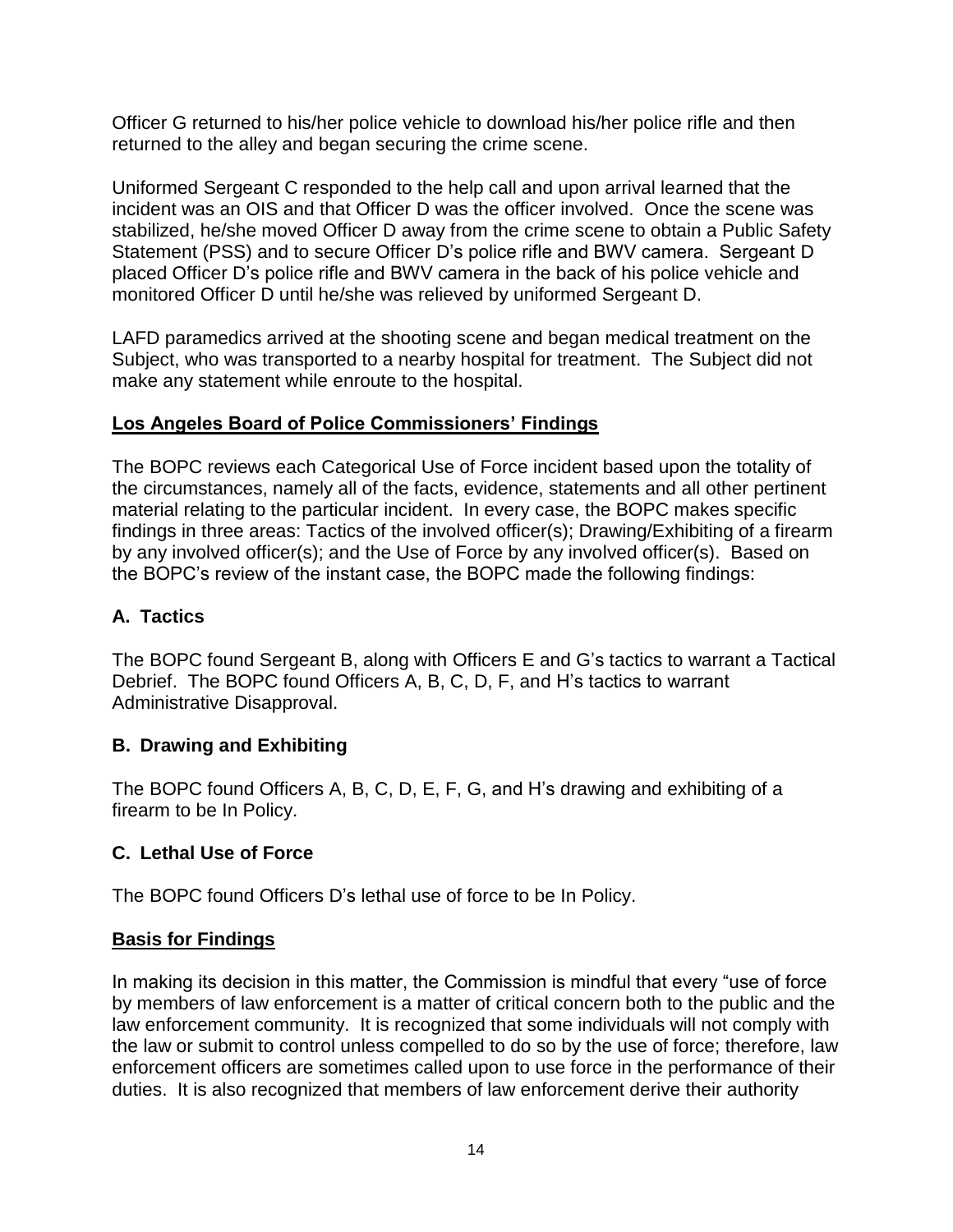from the public and therefore must be ever mindful that they are not only the guardians, but also the servants of the public. The Department's guiding value when using force shall be reverence for human life. Officers shall attempt to control an incident by using time, distance, communications, and available resources in an effort to de-escalate the situation, whenever it is safe and reasonable to do so. When warranted, Department personnel may objectively use reasonable force to carry out their duties. Officers who use unreasonable force degrade the confidence of the community we serve, expose the Department and fellow officers to legal and physical hazards, and violate the rights of individuals upon whom unreasonable force is used. Conversely, officers who fail to use force when warranted may endanger themselves, the community and fellow officers." (Use of Force Policy, Los Angeles Police Department Manual.)

The Commission is cognizant of the legal framework that exists in evaluating use of force cases, including the United States Supreme Court decision in Graham v. Connor, 490 U.S. 386 (1989), that:

"The reasonableness of a particular use of force must be judged from the perspective of a reasonable officer on the scene, rather than with the 20/20 vision of hindsight. The calculus of reasonableness must embody allowance for the fact that police officers are often forced to make split-second judgments – in circumstances that are tense, uncertain and rapidly evolving – about the amount of force that is necessary in a particular situation."

The Commission is further mindful that it must evaluate the actions in this case in accordance with existing Department policies. Relevant to our review are Department policies that relate to the use of force:

Law enforcement officers are authorized to use deadly force to:

- Protect themselves or others from what is reasonably believed to be an imminent threat of death or serious bodily injury; or
- Prevent a crime where actions place person(s) in imminent jeopardy of death or serious bodily injury; or
- Prevent the escape of a violent fleeing felon when there is probable cause to believe the escape will pose a significant threat of death or serious bodily injury to the officer or others if apprehension is delayed. In this circumstance, officers shall to the extent practical, avoid using deadly force that might subject innocent bystanders or hostages to possible death or injury.

The reasonableness of an Officer's use of deadly force includes consideration of the officer's tactical conduct and decisions leading up to the use of deadly force. (Use of Force Policy, Los Angeles Police Department Manual.)

An officer's decision to draw or exhibit a firearm should be based on the tactical situation and the officer's reasonable belief that there is a substantial risk that the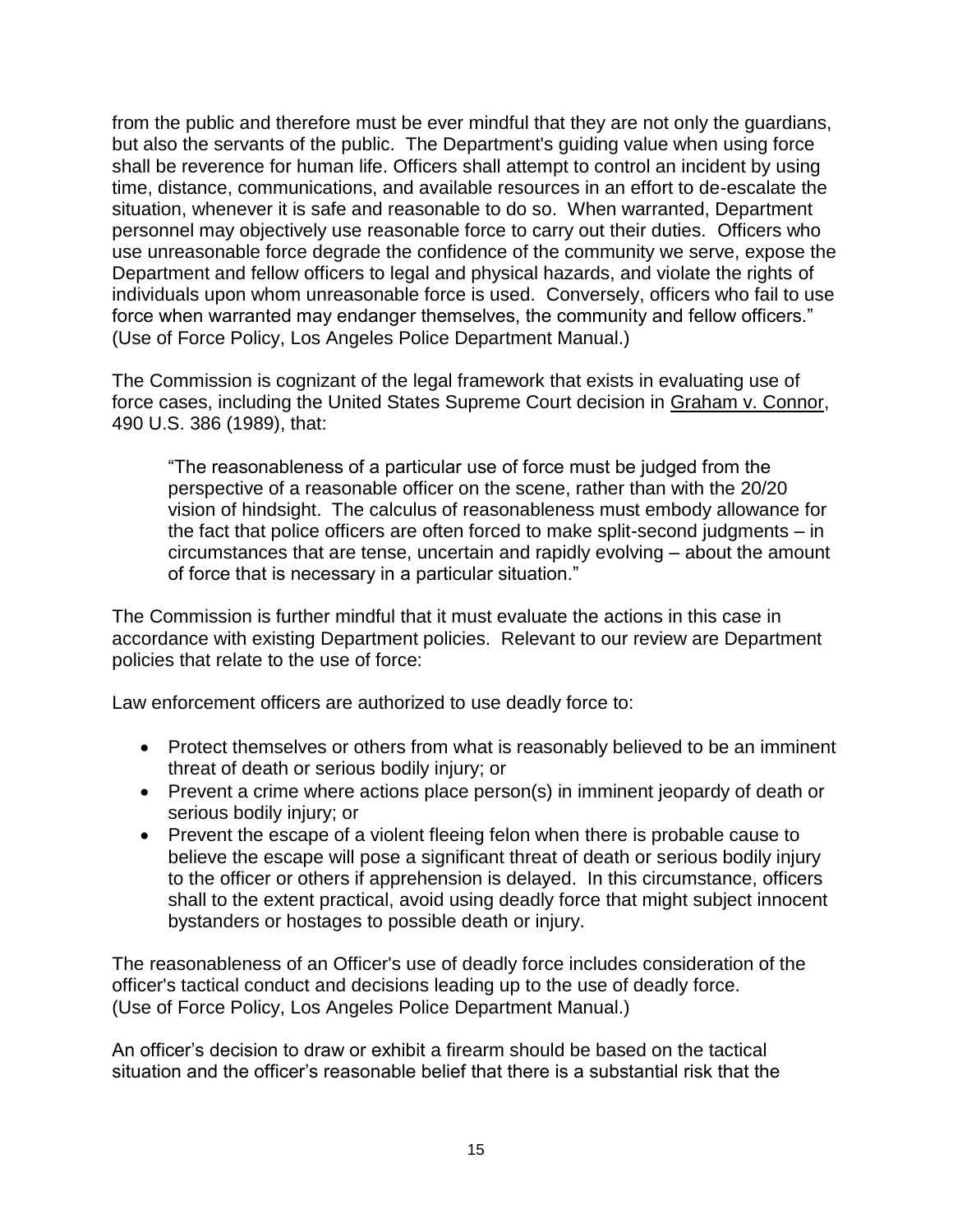situation may escalate to the point where deadly force may be justified. (Los Angeles Police Department Manual.)

Tactical de-escalation involves the use of techniques to reduce the intensity of an encounter with a subject and enable an officer to have additional options to gain voluntary compliance or mitigate the need to use a higher level of force while maintaining control of the situation. Tactical de-escalation does not require that an officer compromise his or her safety or increase the risk of physical harm to the public. De-escalation techniques should only be used when it is safe and prudent to do so. (Tactical De-Escalation Techniques, October 2016.)

# **A. Tactics**

- During its review of the incident, the BOPC noted the following tactical considerations:
	- **1. Utilization of Cover/Approaching an Armed Suspect** (Substantial Deviation Officers A, B, C, D, F, and H)

The utilization of cover enables an officer to confront an armed suspect while simultaneously minimizing the officer's exposure. As a result, the overall effectiveness of a tactical incident can be enhanced, while also increasing an officer's tactical options.

In this case, immediately following the OIS, Officers A, B, C, D, F, and H left their positions of cover and without formulating a tactical plan, ran toward an armed Subject who had just fired at them. The officers' failure to re-assess and maintain a position of cover, contrary to the direction of Sergeant B, placed them at a tactical disadvantage and unnecessarily endangered their safety.

Based upon the totality of the circumstances, the BOPC determined that Officers A, B, C, D, F, and H's decision to approach an armed Subject without the benefit of cover was a substantial deviation, without justification, from approved Department tactical training.

- The BOPC also considered the following:
	- **1. Situational Awareness –** The investigation revealed that Officers A, B, C, and D initially responded to a residential address different from the one provided in the radio call. The officers were reminded of the importance of maintaining constant awareness of their location, as well as the location of the radio calls.
	- **2. Involving a Citizen during a Crisis Negotiation–** The investigation revealed that after the Subject requested to speak to Witness A, Officer A contacted Witness A from her apartment to the sidewalk adjacent to the active tactical incident. Witness A was then allowed to contact the Subject via telephone.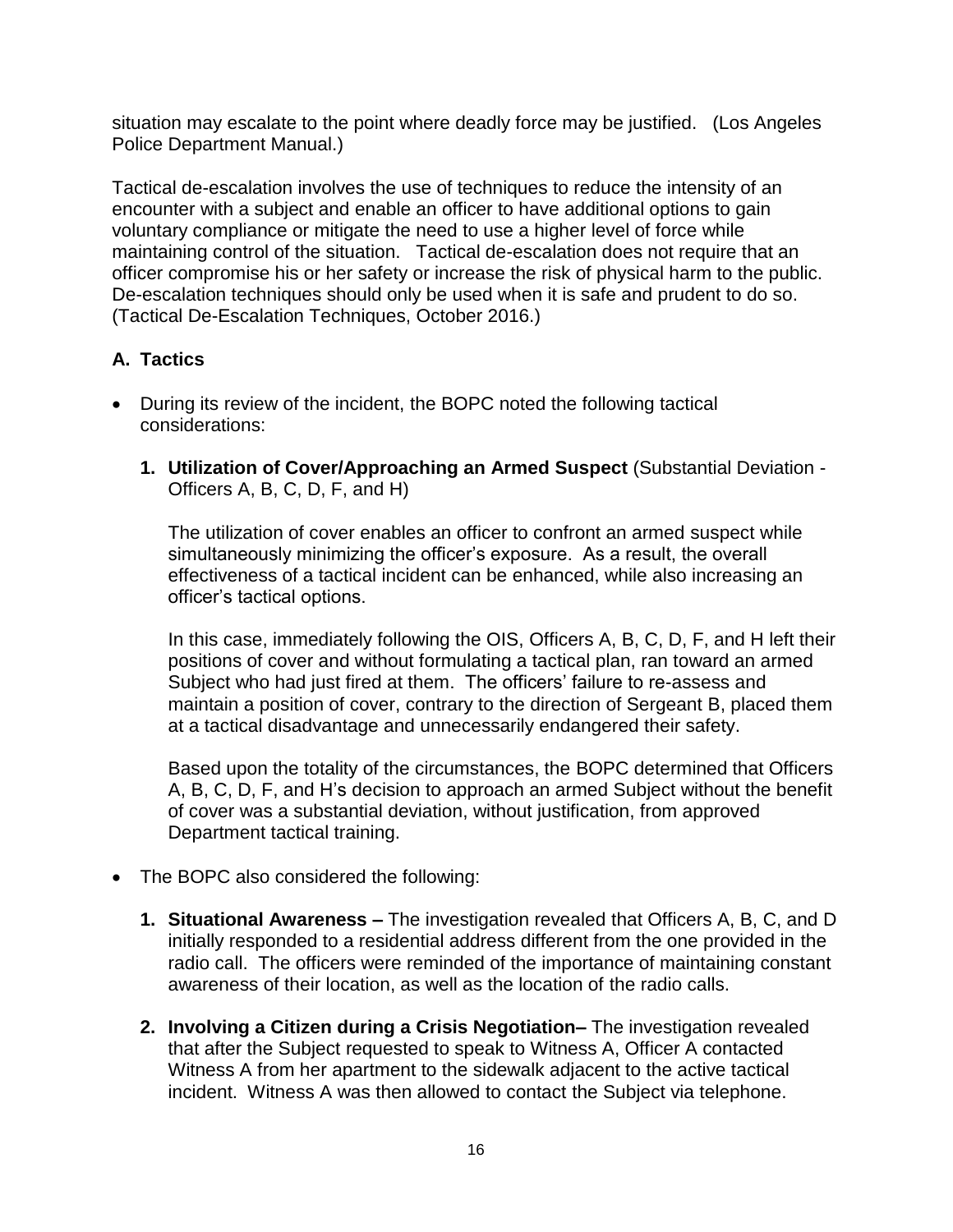Officer A was reminded that involving a civilian in a tactical situation should be avoided. The use of unvetted third-party negotiators (individuals other than law enforcement personnel, typically family members) is discouraged due to the inability to ensure that they will contribute to a peaceful outcome. While Officer A did an excellent job creating a rapport with the Subject, the BOPC would have preferred he did not involve an untrained citizen in the process.

- **3. Ballistic Helmets**  The investigation revealed that the officers did not don their ballistic helmets during the initial stages of the tactical incident. All involved personnel were reminded of the importance of donning their ballistic helmets as soon as feasible while involved in a tactical situation with an armed suspect.
- **4. Fire Control/Fire Discipline** The investigation revealed that Officer D fired a total of nine rounds during this incident. Officer D fired his/her patrol rifle in immediate defense of his/her life and the other officers present. Officer D was reminded of the importance of target acquisition, fire control and fire discipline. Officers are responsible for every round fired and the importance of a thorough assessment throughout the lethal use of force is paramount in a rapidly unfolding incident.
- **5. Maintaining Control of Equipment**  The investigation revealed that while running down the alley, Officer B dropped his/her handheld radio and did not stop to retrieve the radio. Officer B was reminded, whenever tactically feasible, of the importance of maintaining control of his equipment.
- **6. Non-Conflicting Simultaneous Commands**  The investigation revealed that Officers A, B, and C gave simultaneous commands to the Subject during the incident. Although the commands were non-conflicting, the officers were reminded that simultaneous commands can sometimes lead to confusion and non-compliance.
- **7. Preservation of Evidence** The investigation revealed that Officer D directed Officer B to kick the handgun away from the Subject to prevent him from rearming himself. Officers B and D were reminded that kicking a firearm may increase the risk of an unintentional discharge. Additionally, Officer H picked up the Subject's handgun from the ground, but placed it back down when directed to do so by Officer A. Officer H was reminded, whenever tactically feasible, it is preferable to leave evidence undisturbed until FID investigators can properly document and preserve the scene. Additionally, Officer H was reminded that once evidence is moved, it should not be placed back into its former position.
- **8. Initiating Physical Contact with Patrol Rifle Slung** The investigation revealed that Officer D assisted officers with rolling Subject onto his side while his/her patrol rifle was still slung. Officer D was reminded that when sufficient resources are available, initiating physical contact with a Subject while having a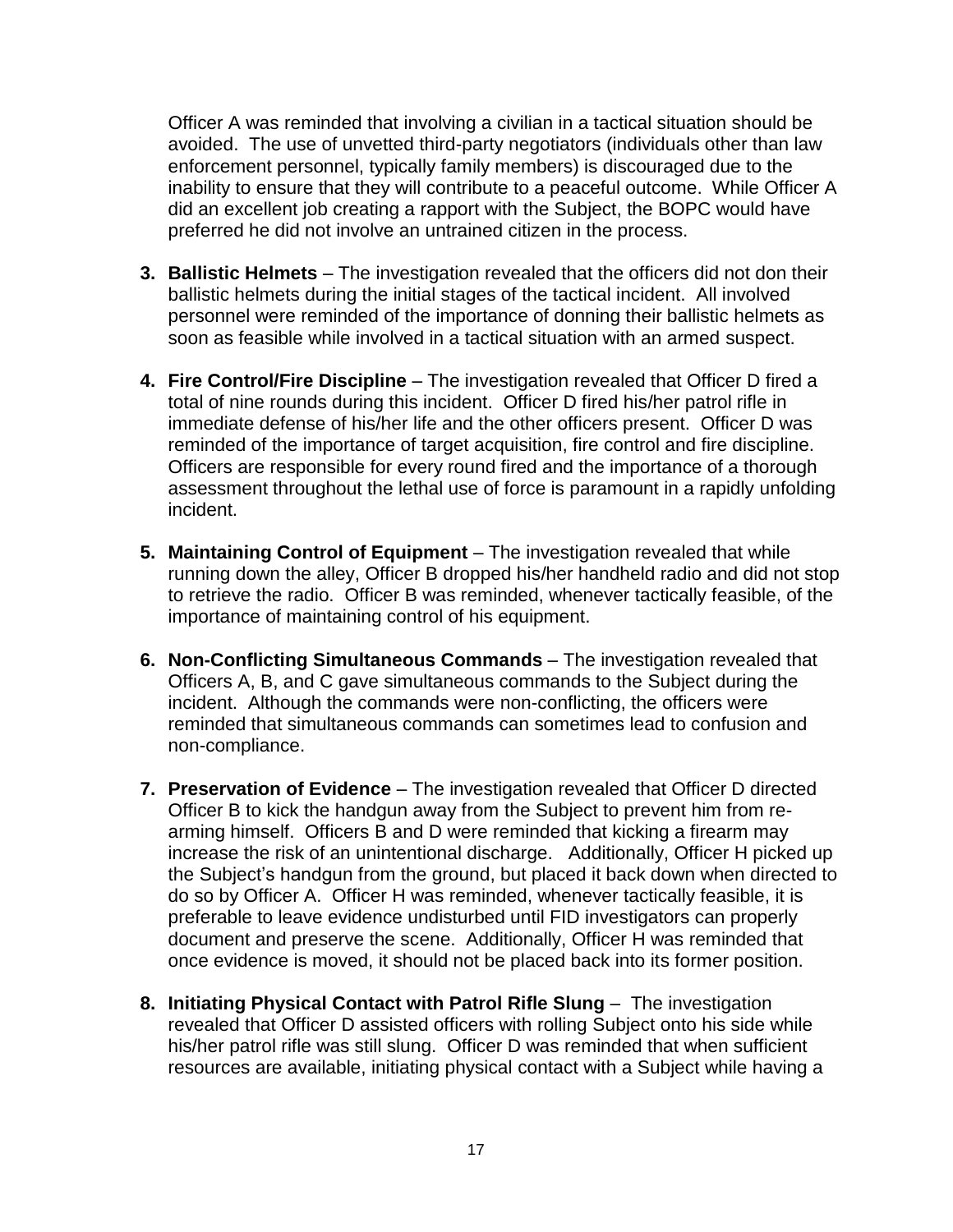slung patrol rifle could create unnecessary risk of disarmament and inhibit an officer's ability to fully engage with the Subject.

These topics were to be discussed at the Tactical Debrief.

• The evaluation of tactics requires that consideration be given to the fact that officers are forced to make split-second decisions under very stressful and dynamic circumstances. Tactics are conceptual and intended to be flexible and incident specific, which requires that each incident be looked at objectively and the tactics be evaluated based on the totality of the circumstances.

The BOPC found Sergeant B and Officers E and G's tactics to warrant a Tactical Debrief. The BOPC found Officers A, B, C, D, F, and H's tactics to warrant Administrative Disapproval.

## **B. Drawing and Exhibiting**

• According to Officer A, he/she drew his/her service pistol prior to conducting a search for a possibly armed suspect. Once the Subject was located in the alley, Officer A holstered his/her service pistol before the search of the residence was initiated. According to Officer A, while on the phone with the Subject, he/she observed the Subject point the handgun in his/her direction. Officer A stepped back behind cover and heard a gunshot fired from the Subject's direction, so he/she drew his/her service pistol a second time.

According to Officer B, he/she drew his/her service pistol to a low-ready position as the arrest team approached the Subject. Officer B explained that he/she drew his/her weapon because the Subject's gun was close enough for the Subject to grab it.

According to Officer C, he/she drew his/her service pistol because the incident involved a suicidal man armed with a handgun. Officer C believed the situation could escalate to one involving the use of deadly force. Officer C replaced Officer E as the cover officer on the driver's side of the police vehicle as Officer E donned his/her ballistic helmet.

According to Officer D, he/she believed the situation could escalate to the point where the use of lethal force may be used or justified. Officer D drew his/her service pistol when he/she located the Subject in the alley. Officer D estimated that the distance between him/herself and the Subject was approximately 150 feet, so he/she holstered his/her service pistol and transitioned to his/her patrol rifle.

According to Officer E, he/she observed the armed Subject in the alley and took a position of cover behind the driver's side door of his/her police vehicle. Officer E drew his/her service pistol to protect him/herself and his/her partner from bodily injury or death.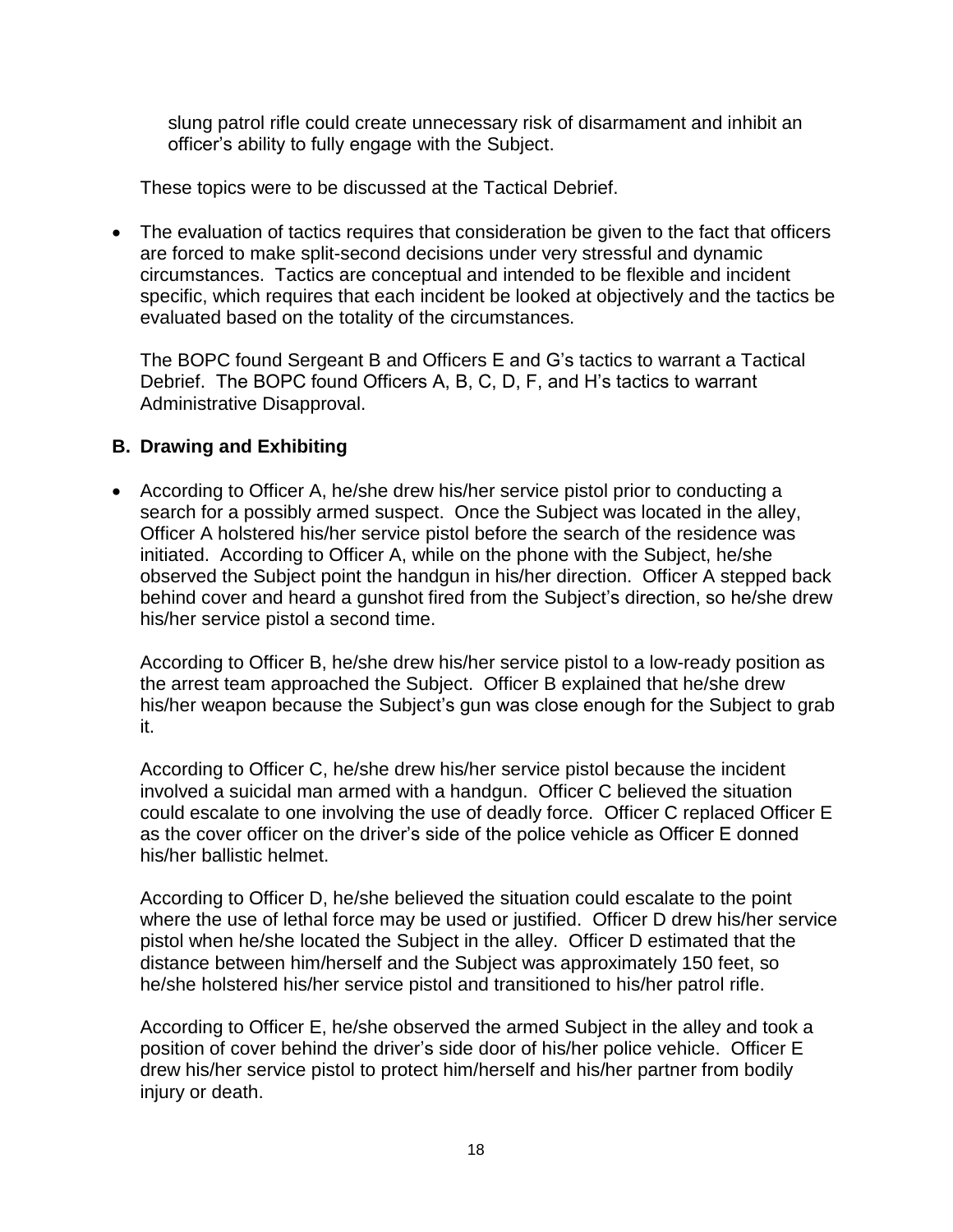During the FID interview, Officer E was asked when he/she drew his/her service pistol. Officer E recalled he/she did so when he/she first saw the Subject in the alley because the Subject was armed and posed a threat. Officer E also stated that he/she did so to protect him/herself and his/her partner from bodily injury or death. Officer E stated that he/she reholstered when he/she redeployed to the trunk to get his/her helmet.

A review of BWV revealed that while at the rear of his/her police vehicle, Officer E drew his/her service pistol a second time immediately following the OIS. Officer E then holstered his/her service pistol and donned his/her ballistic helmet. Officer E did not recall this second drawing of his/her service pistol.

According to Officer F, he/she slung the beanbag shotgun and transitioned to his/her service pistol when he/she was made aware that the Subject was armed with a firearm.

According to Officer G, he/she was standing behind cover when he/she heard the gunshots and observed officers run down the alley. Officer G believed his/her patrol rifle would be a better option than his/her service pistol due to the distance between the officers and the Subject. Officer G retrieved his/her patrol rifle from his/her police vehicle and met up with the officers in the alley.

According to Officer H, he/she heard a gunshot and observed a muzzle flash. Officer H drew his/her service pistol and moved forward with the arrest team.

Based on the totality of the circumstances, the BOPC determined that an officer with similar training and experience as Officers A, B, C, D, E, F, G, and H, while faced with similar circumstances, would reasonably believe that there was a substantial risk the situation may escalate to the point where deadly force may be justified.

Therefore, the BOPC found Officers A, B, C, D, E, F, G, and H's drawing and exhibiting of a firearm to be in policy.

## **D. Lethal Use of Force**

## • **Officer A –** (rifle, nine rounds)

According to Officer D, he/she observed the Subject get up, point the handgun in the officers' direction, and heard a round fired from the Subject's handgun. Officer D ducked behind the ballistic door of the police vehicle, stood back up, reacquired his/her sights and fired what he/she believed was seven to ten rounds from his/her patrol rifle at the Subject to stop the deadly threat.

Based on the totality of the circumstances, the BOPC determined that an officer with similar training and experience as Officer D would reasonably believe the Subject's